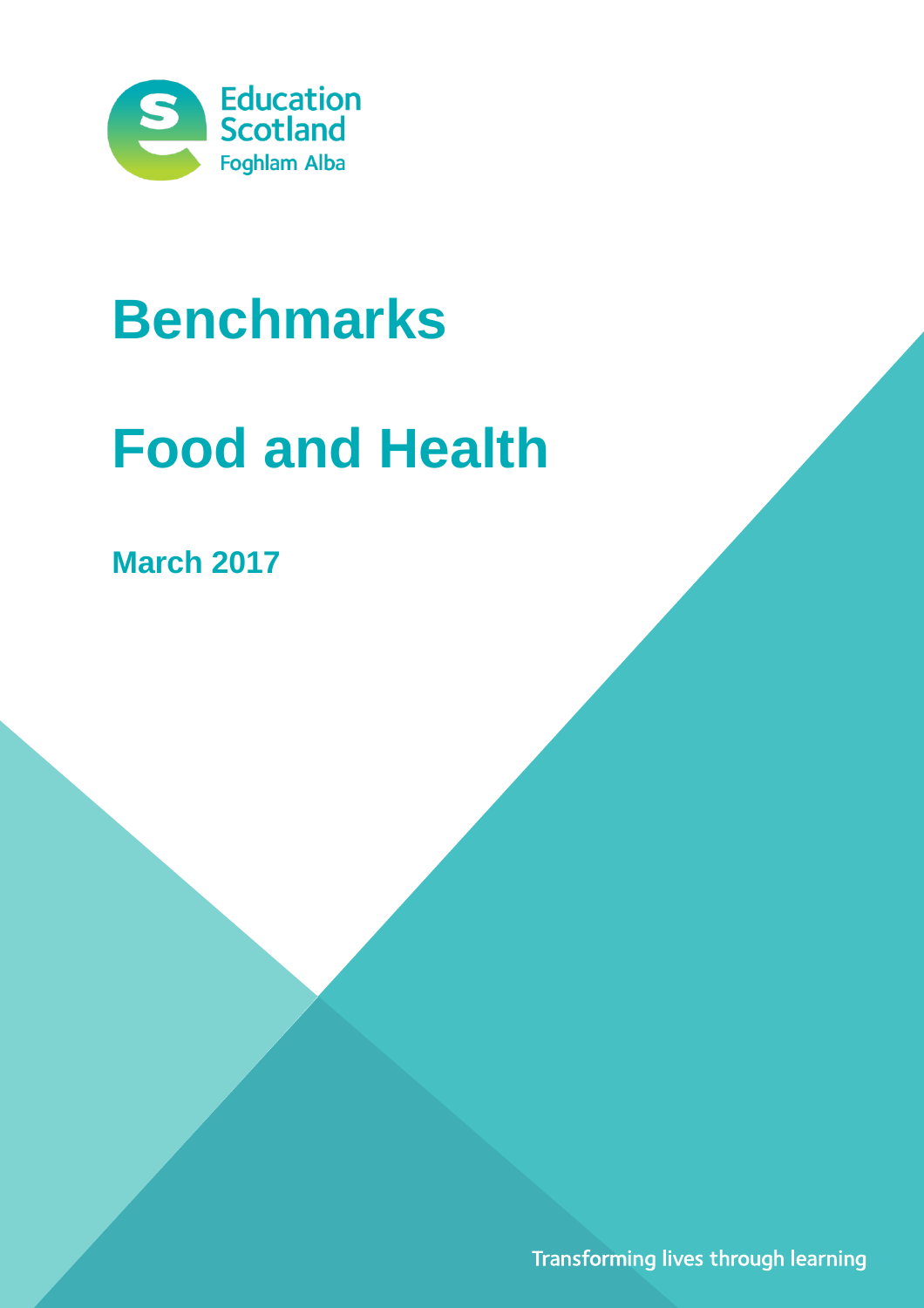#### **Education Scotland**



#### **Guidance on using Benchmarks for Assessment March 2017**

Education Scotland's [Curriculum for Excellence \(CfE\) Statement for Practitioners](https://education.gov.scot/improvement/Documents/cfestatement.pdf) (Aug 2016) stated that the two key resources which support practitioners to plan learning, teaching and assessment are:

#### **Experiences and Outcomes**

**Benchmarks**

Benchmarks have been developed to provide clarity on the national standards expected within each curriculum area at each level. They set out clear lines of progression in literacy and English and numeracy and mathematics, and across all other curriculum areas from Early to Fourth Levels (First to Fourth Levels in Modern Languages). Their purpose is to make clear what learners need to know and be able to do to progress through the levels, and to support consistency in teachers' and other practitioners' professional judgements.

Skills development is integrated into the Benchmarks to support greater shared understanding. An understanding of skills and how well they are developing will enable learners to make links between their current learning and their future career options and employment.

Benchmarks draw together and streamline a wide range of previous assessment guidance (including significant aspects of learning, progression frameworks and annotated exemplars) into one key resource to support teachers' and other practitioners' professional judgement of children's and young people's progress across all curriculum areas.

Benchmarks have been designed to support professional dialogue as part of the moderation process to assess where children and young people are in their learning. They will help to support holistic assessment approaches across learning. They should not be ticked off individually for assessment purposes.

Benchmarks for literacy and numeracy should be used to support teachers' professional judgement of achievement of a level. In other curriculum areas, Benchmarks support teachers and other practitioners to understand standards and identify children's and young people's next steps in learning. Evidence of progress and achievement will come from a variety of sources including:

- observing day-to-day learning within the classroom, playroom or working area;
- observation and feedback from learning activities that takes place in other environments, for example, outdoors, on work placements;
- coursework, including tests;
- learning conversations; and
- planned periodic holistic assessment.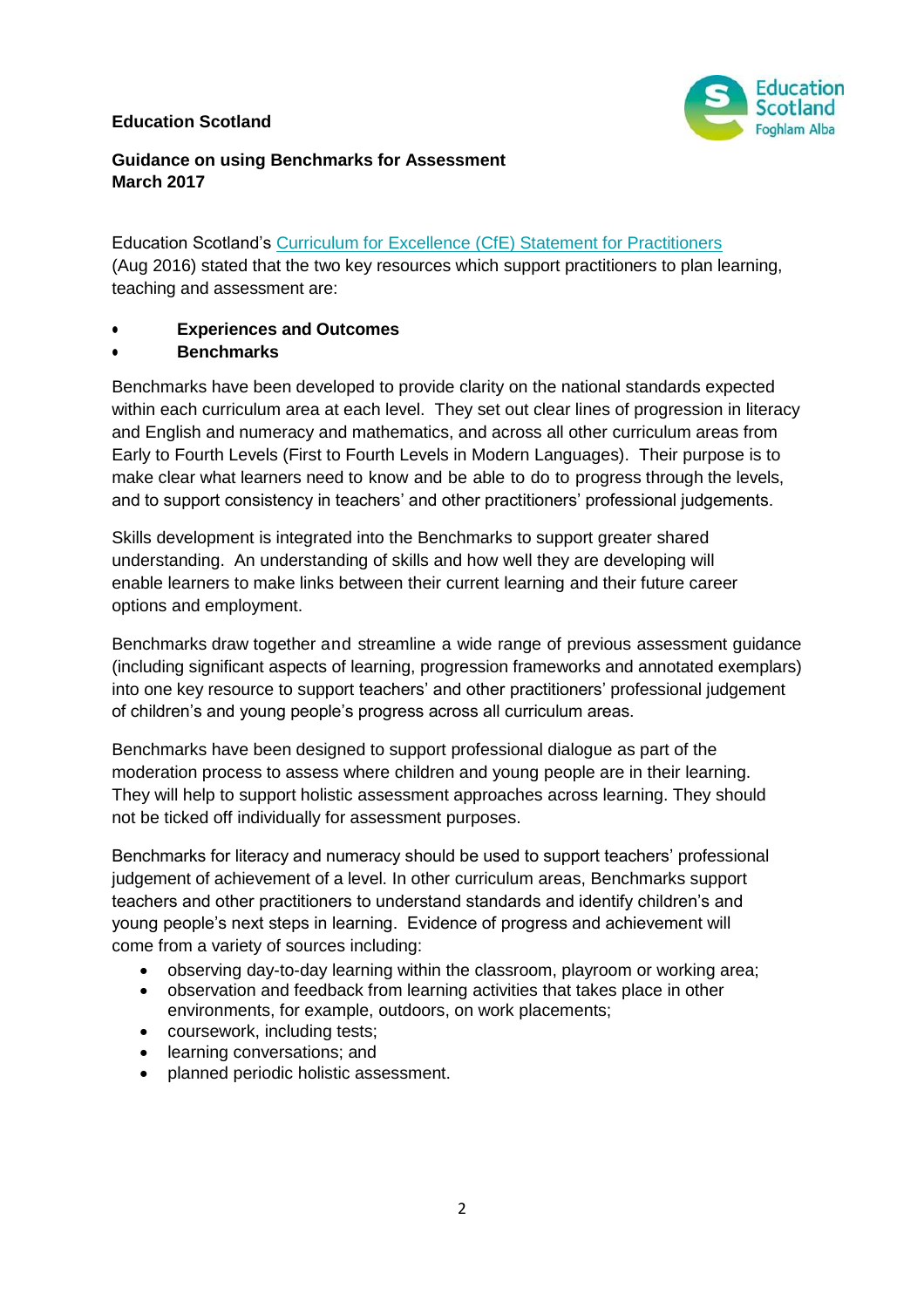#### **Benchmarks in curriculum areas**

Benchmarks in each curriculum area are designed to be concise and accessible, with sufficient detail to communicate clearly the standards expected for each curriculum level.

Teachers and other practitioners can draw upon the Benchmarks to assess the knowledge, understanding, and skills for learning, life and work which children are developing in each curriculum area.

In secondary schools, Benchmarks can support subject specialist teachers in making robust assessments of learners' progress and the standards they achieve. They will help teachers ensure that learners make appropriate choices and are presented at an appropriate level for National Qualifications in the senior phase. This can help avoid excessive workload for teachers and unnecessary assessments for learners. For example, learners should have achieved relevant Fourth level Experiences and Outcomes before embarking on the National 5 qualifications. Schools should take careful account of this when options for S4 are being agreed. Benchmarks should be used to help with these important considerations.

#### **Literacy and numeracy**

In literacy and numeracy, Benchmarks support teachers' professional judgement of achievement of a level. Teachers' professional judgements will be collected and published at national, local and school levels. It is important that these judgements are robust and reliable. This can only be achieved through effective moderation of planning learning, teaching and assessment.

Achievement of a level is based on teacher professional judgement, well informed by a wide range of evidence. Benchmarks should be used to review the range of evidence gathered to determine if the expected standard has been achieved and the learner has:

- achieved a **breadth** of learning across the knowledge, understanding and skills as set out in the experiences and outcomes for the level;
- responded consistently well to the level of **challenge** set out in the Experiences and Outcomes for the level and has moved forward to learning at the next level in some aspects; and
- demonstrated **application** of what they have learned in new and unfamiliar situations.

It is not necessary for learners to demonstrate mastery of every individual aspect of learning within Benchmarks at a particular level and before moving on to the next level. However, it is important that there are no major gaps in children's and young people's learning when looking across the major organisers in each curriculum area.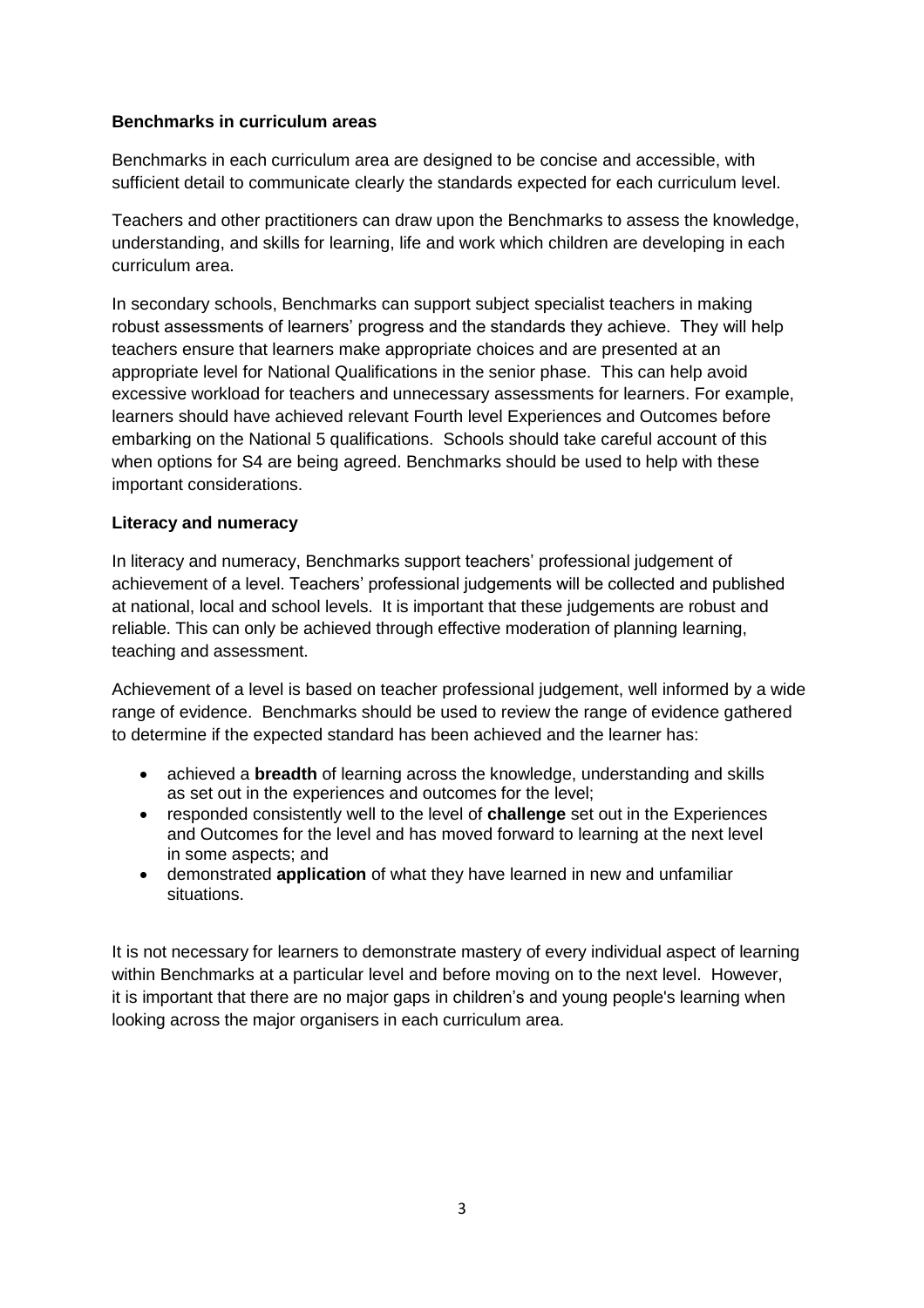## **Planning learning, teaching and assessment using the Benchmarks**

In addition to the [Curriculum for Excellence \(CfE\) Statement for Practitioners](https://education.gov.scot/improvement/Documents/cfestatement.pdf) from HM Chief Inspector of Education, August 2016 on the purpose and use of Benchmarks, teachers and other practitioners should note the following advice.

| <b>KEY MESSAGES - WHAT TO DO</b>                                                                                                                                                                        |           | <b>KEY MESSAGES - WHAT TO AVOID</b>                                                                                        |
|---------------------------------------------------------------------------------------------------------------------------------------------------------------------------------------------------------|-----------|----------------------------------------------------------------------------------------------------------------------------|
| Use literacy and numeracy Benchmarks<br>to help monitor progress towards<br>achievement of a level, and to support<br>overall professional judgement of when<br>a learner has achieved a level.         | $\bullet$ | Avoid undue focus on individual<br>Benchmarks which may result<br>in over-assessing or recording<br>of learners' progress. |
| Become familiar with other curriculum<br>area Benchmarks over time.                                                                                                                                     | $\bullet$ | Avoid the requirement to spend time<br>collating excessive evidence to assess<br>learners' achievement.                    |
| Use Benchmarks to help assess whether<br>learners are making suitable progress<br>towards the national standards expected<br>and use the evidence to plan their next,<br>challenging steps in learning. | $\bullet$ | There is no need to provide curriculum<br>level judgements in all curriculum areas<br>- stick to literacy and numeracy.    |
| Discuss Benchmarks within and<br>across schools to achieve a shared<br>understanding of the national standards<br>expected across curriculum areas.                                                     | $\bullet$ | Do not create excessive or elaborate<br>approaches to monitoring and tracking.                                             |
|                                                                                                                                                                                                         | $\bullet$ | Do not assess Benchmarks individually.<br>Plan periodic, holistic assessment of<br>children's and young people's learning. |
|                                                                                                                                                                                                         | $\bullet$ | Do not tick off individual Benchmarks.                                                                                     |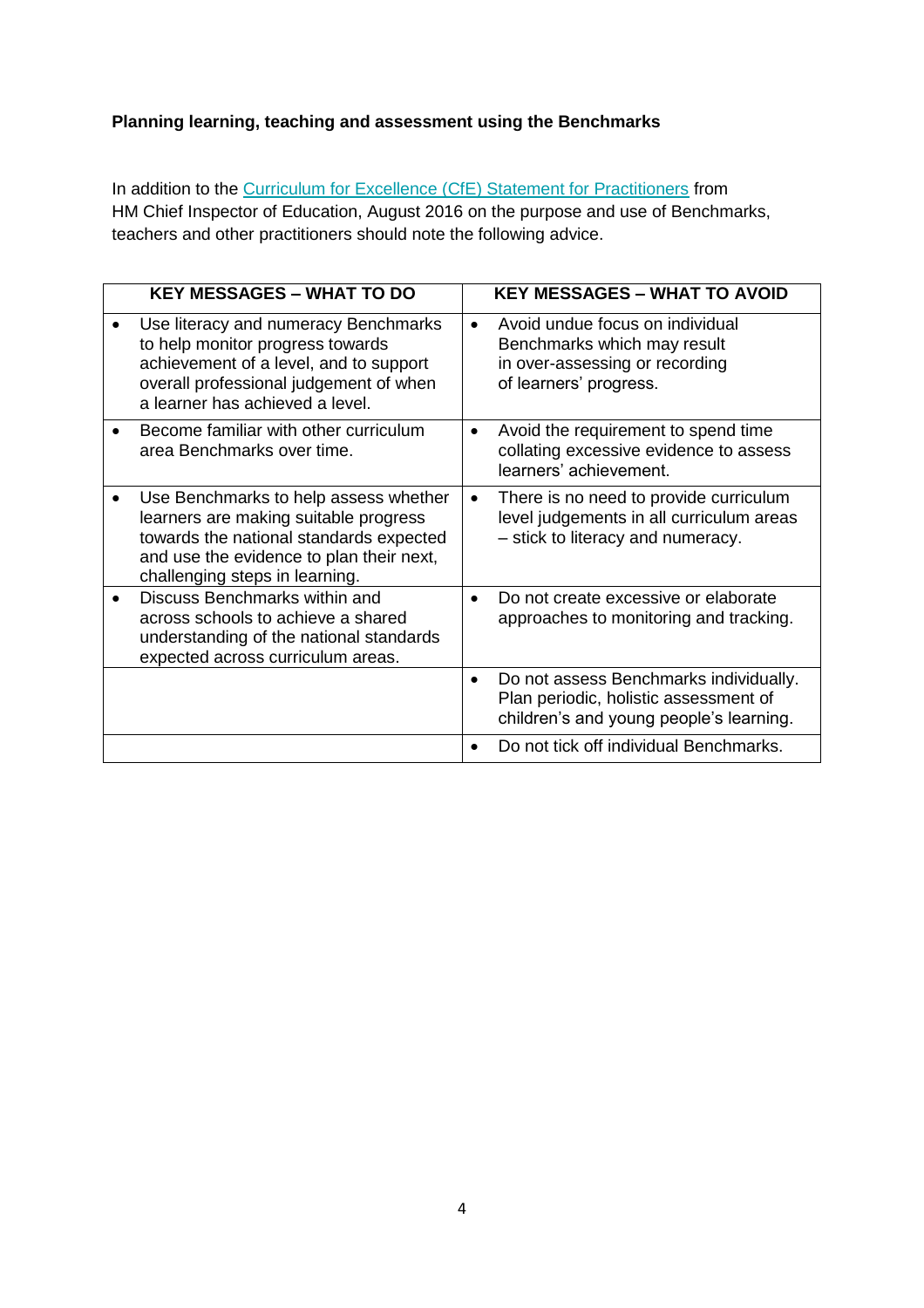## **Early Level Food and Health**

|                                                       |                                                                                                                  | <b>Experiences and Outcomes for</b><br>planning learning, teaching and<br>assessment                                                                                                                           | <b>Benchmarks to support practitioners'</b><br>professional judgement                                                                                                                                                                                                                                                          |
|-------------------------------------------------------|------------------------------------------------------------------------------------------------------------------|----------------------------------------------------------------------------------------------------------------------------------------------------------------------------------------------------------------|--------------------------------------------------------------------------------------------------------------------------------------------------------------------------------------------------------------------------------------------------------------------------------------------------------------------------------|
| <b>The Food</b><br><b>Experience</b>                  | <b>Tasting, selecting</b><br>and evaluating<br>The social context<br><b>Religious and</b><br>cultural influences | I enjoy eating a diversity of foods in a range<br>of social situations.<br><b>HWB 0-29a</b>                                                                                                                    | Eats socially with others.<br>$\bullet$<br>Recognises that we eat different foods at<br>different times of the day and on different<br>occasions.<br>Prepares and tastes a range of familiar<br>$\bullet$<br>and unfamiliar foods.<br>Recognises and respects that others'<br>food choices may be different from their<br>own. |
| <b>Developing</b><br><b>Healthy</b><br><b>Choices</b> | <b>Linking food and health</b><br><b>Decision making</b>                                                         | Together we enjoy handling, tasting,<br>talking and learning about different foods,<br>discovering ways in which eating and<br>drinking may help us to grow and keep<br>healthy.<br><b>HWB 0-30a</b>           | Recognises that eating more of some<br>$\bullet$<br>types of foods and less of others is good<br>for health.<br>Identifies, prepares and tastes a range<br>of foods, for example, fruit, vegetables.<br>Identifies how much water should be<br>$\bullet$<br>consumed in a day.                                                 |
| <b>Nutritional</b><br><b>Needs</b>                    | <b>Varied diet</b><br><b>Individual needs</b><br><b>Stages of life</b>                                           | I know that people need different kinds of<br>food to keep them healthy.<br><b>HWB 0-32a</b>                                                                                                                   | Uses the words lots, some and a little to<br>prepare and describe the amount of food<br>that should be eaten from each food<br>group to stay healthy.                                                                                                                                                                          |
| <b>Keeping Safe</b><br>and Hygienic                   | <b>Principles of food</b><br>safety and hygiene                                                                  | I am becoming aware of how cleanliness,<br>hygiene and safety can affect health and<br>wellbeing and I apply this knowledge<br>in my everyday routines such as taking<br>care of my teeth.<br><b>HWB 0-33a</b> | Demonstrates how to perform daily<br>$\bullet$<br>hygiene routines, for example, hand<br>washing, teeth brushing.<br>Gets ready to prepare food, for example,<br>wash hands, tie hair back, wear an apron.                                                                                                                     |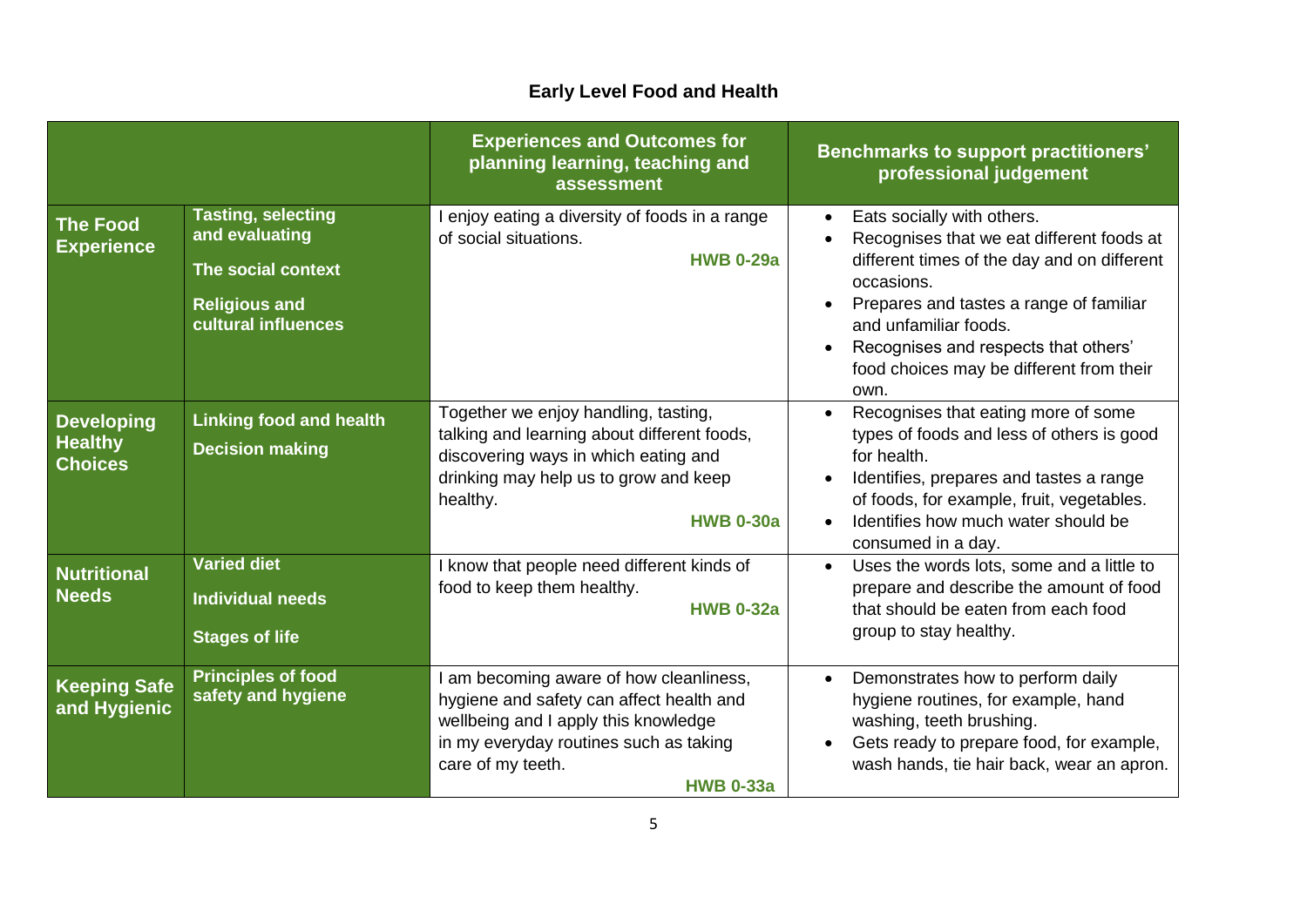|                                                          | <b>Minimising risk</b><br><b>Preparing food safely and</b><br>hygienically                                                                 |                                                                                                                                                                                                                                                                    | Demonstrates an understanding of basic<br>food hygiene and safety through, for<br>example, washing fruit and vegetables,<br>storing perishables in the fridge.<br>Works safely when using simple kitchen<br>equipment.                                                                                                                                                                                                                                                |
|----------------------------------------------------------|--------------------------------------------------------------------------------------------------------------------------------------------|--------------------------------------------------------------------------------------------------------------------------------------------------------------------------------------------------------------------------------------------------------------------|-----------------------------------------------------------------------------------------------------------------------------------------------------------------------------------------------------------------------------------------------------------------------------------------------------------------------------------------------------------------------------------------------------------------------------------------------------------------------|
| <b>The Journey</b><br>of Food                            | From farm to fork<br><b>Sustainability</b><br><b>Influences on</b><br>consumer choices<br><b>Preparing food</b><br>appropriate to learning | explore and discover where foods come<br>from as I choose, prepare and taste different<br>foods.<br><b>HWB 0-35a</b>                                                                                                                                               | Describes which foods come from plants<br>and which come from animals when<br>working with and tasting foods.                                                                                                                                                                                                                                                                                                                                                         |
| <b>Food and</b><br><b>Textile</b><br><b>Technologies</b> | <b>Creativity</b><br><b>Design</b><br><b>Dexterity</b><br><b>Problem solving</b><br><b>Developing</b><br>appropriate items                 | enjoy exploring and working with foods<br>in different contexts.<br><b>TCH 0-04a</b><br>enjoy experimenting with a range<br>of textiles.<br><b>TCH 0-04b</b><br>can share my thoughts with others to help<br>develop ideas and solve problems.<br><b>TCH 0-04c</b> | Demonstrates simple food preparation<br>$\bullet$<br>techniques, for example, peeling, slicing,<br>mixing, spreading.<br>Demonstrates simple techniques with<br>textiles, for example, cutting, selecting<br>materials, threading cards, gluing.<br>Within a food/textile context;<br>- Explores and identifies at least<br>two ideas to solve a problem.<br>- Selects an appropriate solution.<br>Uses given resources to solve<br>the problem / reach the solution. |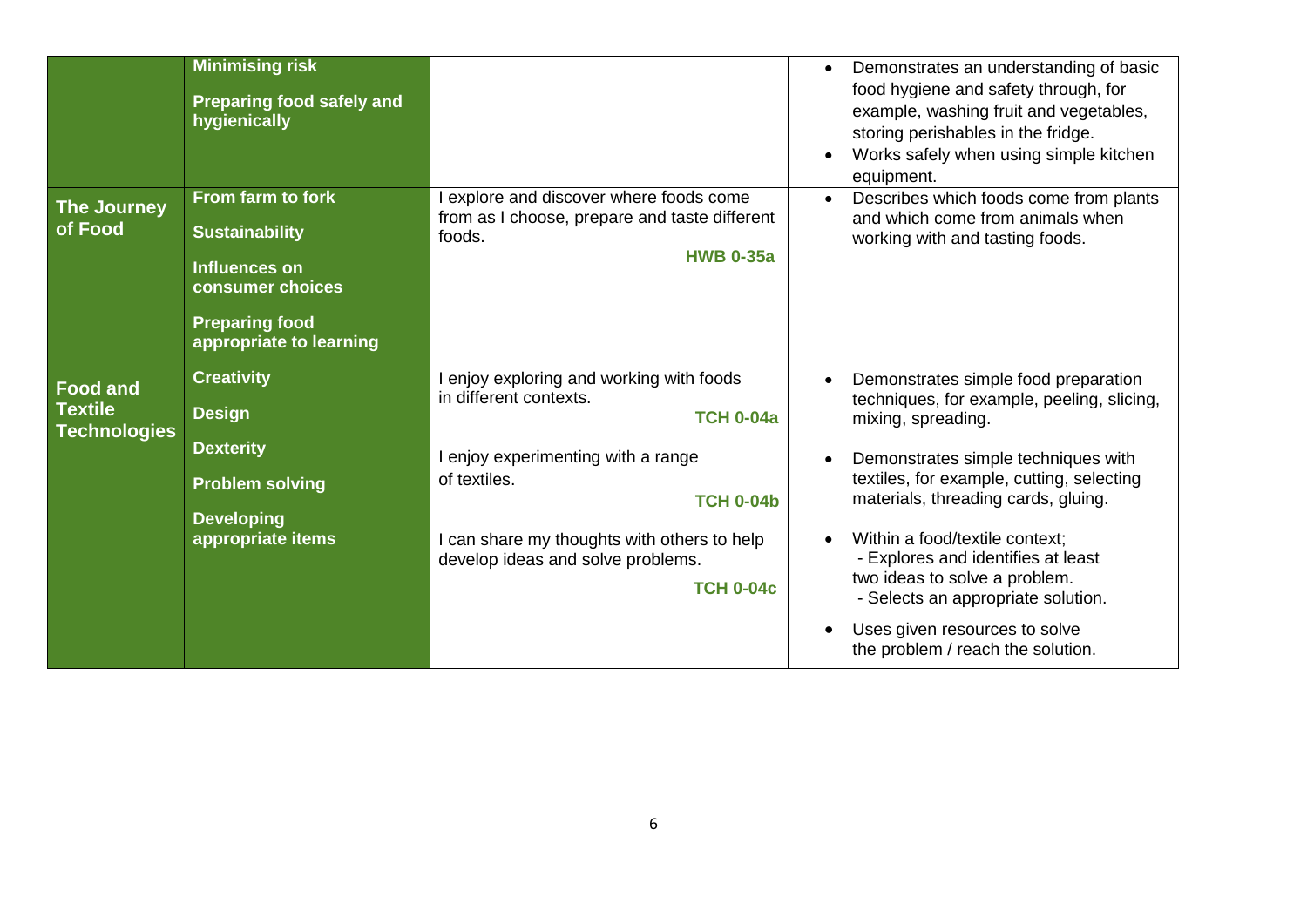## **First Level Food and Health**

|                                                       |                                                                                                                  | <b>Experiences and Outcomes for planning</b><br>learning, teaching and assessment                                                                                                                                                                        | <b>Benchmarks to support practitioners'</b><br>professional judgement                                                                                                                                                                                                                                                                                                                                                                                         |
|-------------------------------------------------------|------------------------------------------------------------------------------------------------------------------|----------------------------------------------------------------------------------------------------------------------------------------------------------------------------------------------------------------------------------------------------------|---------------------------------------------------------------------------------------------------------------------------------------------------------------------------------------------------------------------------------------------------------------------------------------------------------------------------------------------------------------------------------------------------------------------------------------------------------------|
| <b>The Food</b><br><b>Experience</b>                  | <b>Tasting, selecting</b><br>and evaluating<br>The social context<br><b>Religious and</b><br>cultural influences | enjoy eating a diversity of foods in a range<br>of social situations.<br><b>HWB 1-29a</b>                                                                                                                                                                | Prepares, tastes and tries an increasing<br>$\bullet$<br>range of familiar and unfamiliar foods.<br>Explains likes and dislikes in relation<br>to food.<br>Chooses appropriate foods to prepare<br>$\bullet$<br>for a given situation.<br>Describes appropriate table manners<br>within different social situations.                                                                                                                                          |
| <b>Developing</b><br><b>Healthy</b><br><b>Choices</b> | <b>Linking food</b><br>and health<br><b>Decision making</b>                                                      | By investigating the range of foods available I can<br>discuss how they contribute to a healthy diet.<br><b>HWB 1-30a</b><br>I experience a sense of enjoyment and<br>achievement when preparing simple healthy<br>foods and drinks.<br><b>HWB 1-30b</b> | Recognises and names the main food<br>$\bullet$<br>groups, for example, The Eatwell Guide.<br>Sorts a selection of foods into the food<br>groups.<br>Chooses foods from different food groups<br>to create a balanced meal.<br>Assists in preparing healthy dishes for<br>$\bullet$<br>a variety of occasions, for example,<br>an intergenerational visit.<br>Identifies at least one reason as to why<br>$\bullet$<br>it is important to drink enough water. |
| <b>Nutritional</b><br><b>Needs</b>                    | <b>Varied diet</b><br><b>Individual needs</b><br><b>Stages of life</b>                                           | I am beginning to understand that nutritional<br>needs change at different stages of life, for<br>example the role of breastfeeding in infant<br>nutrition.<br><b>HWB 1-32a</b>                                                                          | Identifies at least two differences in<br>individuals' dietary needs as they change<br>through life, for example, infant, toddler,<br>child, teenager, adult.                                                                                                                                                                                                                                                                                                 |
| <b>Keeping Safe</b><br>and Hygienic                   | <b>Principles of food</b><br>safety and hygiene                                                                  | am becoming aware of how cleanliness, hygiene<br>and safety can affect health and wellbeing and<br>I apply this knowledge in my everyday routines<br>such as taking care of my teeth.<br><b>HWB 1-33a</b>                                                | Explains the importance of daily hygiene<br>$\bullet$<br>routines, for example, hand washing,<br>teeth brushing and body cleanliness.<br>Works safely and hygienically before, during<br>$\bullet$                                                                                                                                                                                                                                                            |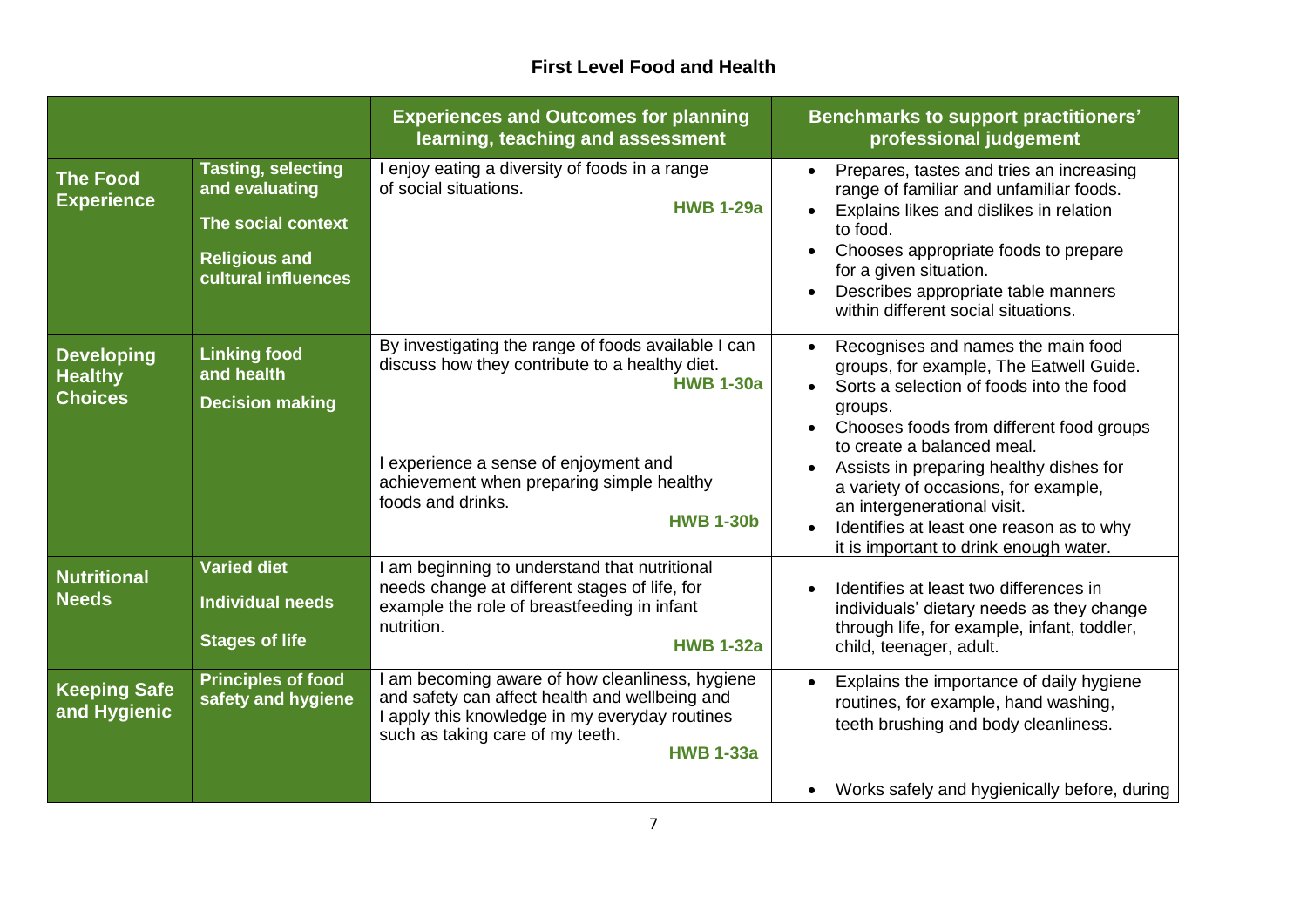|                                                          | <b>Minimising risk</b><br><b>Preparing food</b><br>safely and<br>hygienically                                                                 |                                                                                                                                                                                                                                                                                                                                                     | and after preparing foods, for example,<br>adhering to appropriate allergy advice,<br>getting ready to cook, storing ingredients<br>appropriately, washing and drying<br>equipment and surfaces.<br>Identifies where different types of food<br>are stored.<br>Handles equipment safely, for example,<br>when using hot or sharp kitchen tools.                                                                                                                                                                                                             |
|----------------------------------------------------------|-----------------------------------------------------------------------------------------------------------------------------------------------|-----------------------------------------------------------------------------------------------------------------------------------------------------------------------------------------------------------------------------------------------------------------------------------------------------------------------------------------------------|-------------------------------------------------------------------------------------------------------------------------------------------------------------------------------------------------------------------------------------------------------------------------------------------------------------------------------------------------------------------------------------------------------------------------------------------------------------------------------------------------------------------------------------------------------------|
| <b>The Journey</b><br>of Food                            | From farm to fork<br><b>Sustainability</b><br><b>Influences on</b><br>consumer choices<br><b>Preparing food</b><br>appropriate to<br>learning | When preparing and cooking a variety of foods,<br>I am becoming aware of the journeys which foods<br>make from source to consumer, their seasonality,<br>their local availability and their sustainability.<br><b>HWB 1-35a</b><br>I am discovering the different ways that advertising<br>and the media can affect my choices.<br><b>HWB 1-37a</b> | Describes the basic journey of food,<br>$\bullet$<br>for example, milk can come from a cow,<br>bread comes from wheat / rye / oats.<br>Follows a recipe using fresh, local, seasonal<br>$\bullet$<br>produce, for example, making soup, hot or<br>cold snack.<br>Identifies how to prevent food related waste,<br>for example, composting peelings, reusing<br>leftovers, reducing use of packaging.<br>Maps sources of food and drink in the<br>local area.<br>Describes at least three ways that<br>advertising and media can affect<br>our food choices. |
| <b>Food and</b><br><b>Textile</b><br><b>Technologies</b> | <b>Creativity</b><br><b>Design</b><br><b>Dexterity</b>                                                                                        | I can use a range of simple food preparation<br>techniques when working with food.<br><b>TCH 1-04a</b><br>I can use a range of tools and equipment when<br>working with textiles.<br><b>TCH 1-04b</b><br>I am developing and using problem-solving                                                                                                  | Demonstrates a range of practical skills<br>$\bullet$<br>when preparing foods, for example,<br>washing, using a peeler, juicing, grating,<br>cutting, simple knife skills (claw grip/bridge<br>hold).<br>Uses a range of equipment when working<br>with textiles, for example, scissors,                                                                                                                                                                                                                                                                    |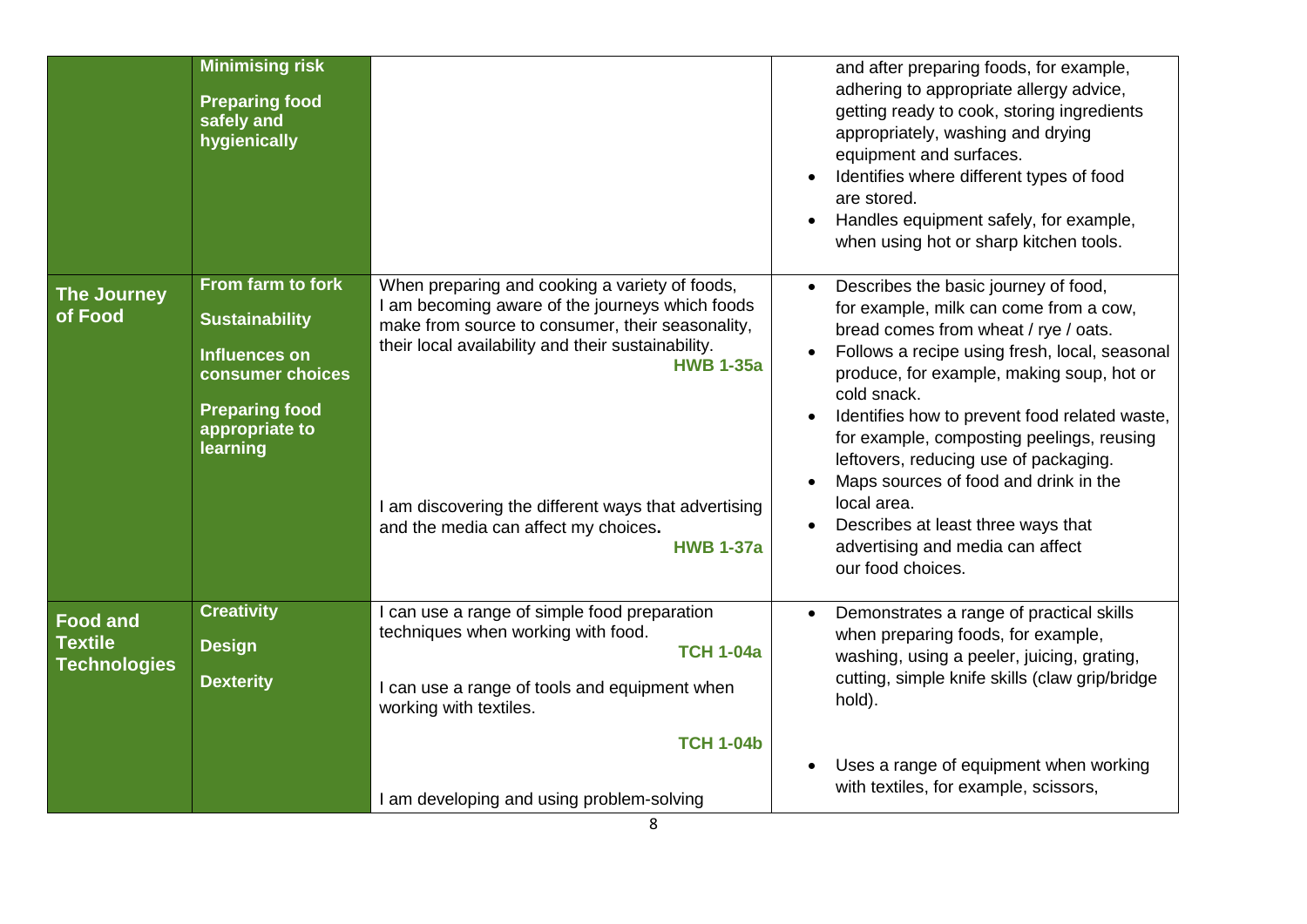| <b>Problem solving</b><br><b>Developing</b><br>appropriate items | strategies to meet design challenges with<br>a food or textile focus.<br><b>TCH 1-04c</b><br>can adapt and improve my ideas and can<br>express my thinking in different ways.<br><b>TCH 1-04d</b> | rulers/tape measures, bodkin and wool.<br>Within a food / textile context:<br>Investigates a simple problem / challenge.<br>Explores and identifies a range of ideas<br>to solve the problem / challenge.<br>Selects and uses resources to reach the<br>solution / solve the problem.<br>Assesses solution against given criteria. |
|------------------------------------------------------------------|---------------------------------------------------------------------------------------------------------------------------------------------------------------------------------------------------|------------------------------------------------------------------------------------------------------------------------------------------------------------------------------------------------------------------------------------------------------------------------------------------------------------------------------------|
|------------------------------------------------------------------|---------------------------------------------------------------------------------------------------------------------------------------------------------------------------------------------------|------------------------------------------------------------------------------------------------------------------------------------------------------------------------------------------------------------------------------------------------------------------------------------------------------------------------------------|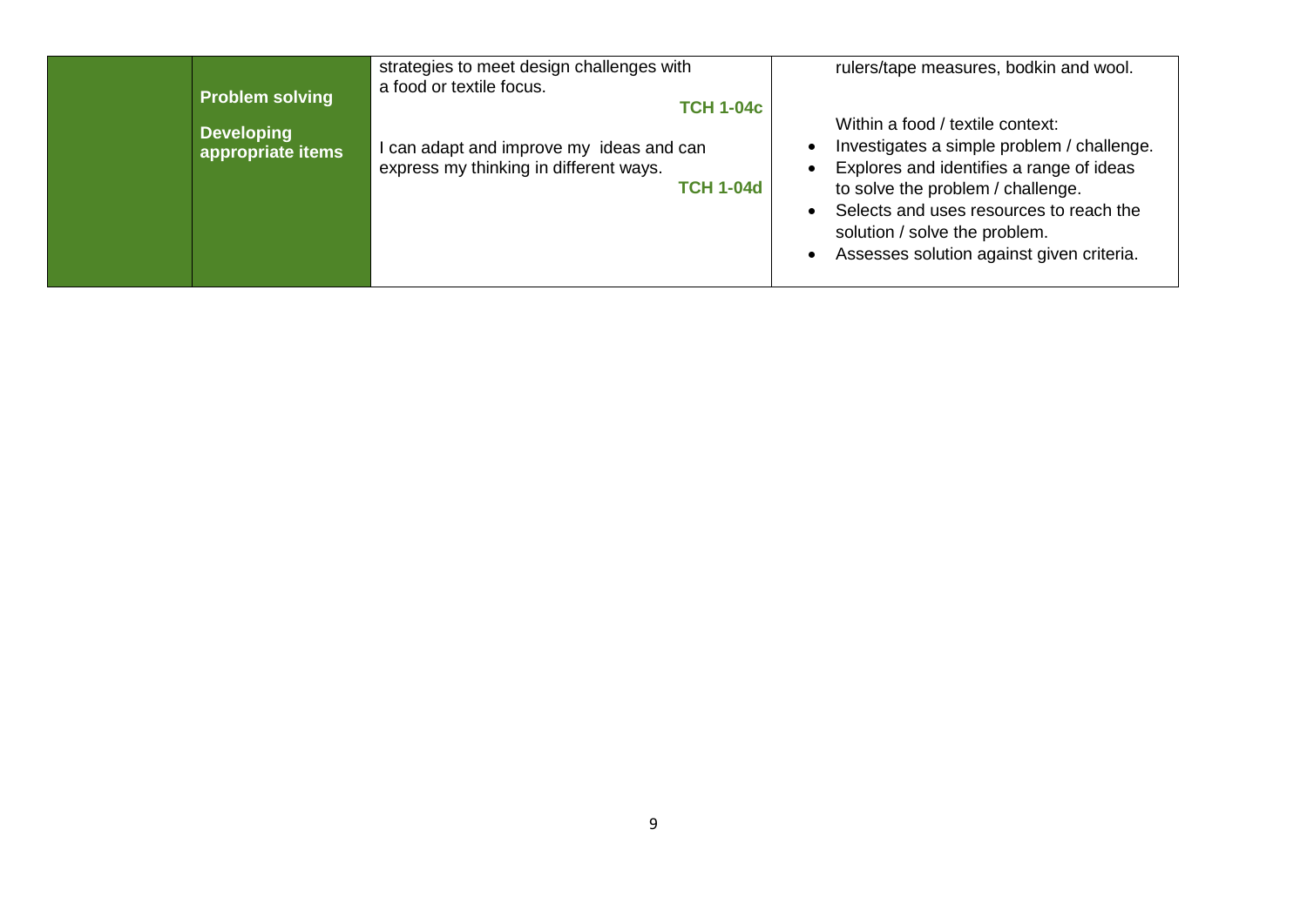#### **Second Level Food and Health**

|                                                       |                                                                                                                  | <b>Experiences and Outcomes for planning</b><br>learning, teaching and assessment                                                                               | <b>Benchmarks to support practitioners'</b><br>professional judgement                                                                                                                                                                                                                                                                                                                                                                                                                                                                                                                                               |
|-------------------------------------------------------|------------------------------------------------------------------------------------------------------------------|-----------------------------------------------------------------------------------------------------------------------------------------------------------------|---------------------------------------------------------------------------------------------------------------------------------------------------------------------------------------------------------------------------------------------------------------------------------------------------------------------------------------------------------------------------------------------------------------------------------------------------------------------------------------------------------------------------------------------------------------------------------------------------------------------|
| <b>The Food</b><br><b>Experience</b>                  | <b>Tasting, selecting</b><br>and evaluating<br>The social context<br><b>Religious and</b><br>cultural influences | enjoy eating a diversity of foods in a range of<br>social situations.<br><b>HWB 2-29a</b>                                                                       | Uses sensory descriptors to describe<br>$\bullet$<br>foods, for example, taste, texture,<br>appearance, smell.<br>Identifies, prepares and selects foods<br>for a range of situations, for example,<br>social, cultural, religious events.<br>Devises guidelines for good table<br>manners.                                                                                                                                                                                                                                                                                                                         |
| <b>Developing</b><br><b>Healthy</b><br><b>Choices</b> | <b>Linking food</b><br>and health<br><b>Decision making</b>                                                      | By applying my knowledge and understanding<br>of current healthy eating advice, I can contribute<br>to a healthy eating plan.<br><b>HWB 2-30a</b>               | Explains the proportions each food group<br>$\bullet$<br>should contribute to a healthy eating plan.<br>Identifies and classifies composite dishes<br>according to the food groups, for example,<br>lasagne, chicken stir fry.<br>Outlines at least three current healthy<br>eating messages, for example, lowering<br>salt and sugar intake.<br>Creates a healthy eating plan which<br>reflects current dietary advice, prepares<br>food which contributes to it and compares<br>plan to own diet.<br>Identifies simple changes or<br>improvements to own diet.<br>Explains the importance of keeping<br>hydrated. |
| <b>Nutritional</b><br><b>Needs</b>                    | <b>Varied diet</b><br><b>Individual needs</b>                                                                    | understand that people at different life stages<br>have differing nutritional needs and that some<br>people may eat or avoid certain foods.<br><b>HWB 2-32a</b> | Recognises that all food and drink<br>$\bullet$<br>provides different levels of nutrients.<br>'Lists the five nutrient groups.<br>Recognises that energy is provided by<br>$\bullet$<br>carbohydrates, fats and proteins and that<br>vitamins and minerals are required to keep<br>the body healthy.                                                                                                                                                                                                                                                                                                                |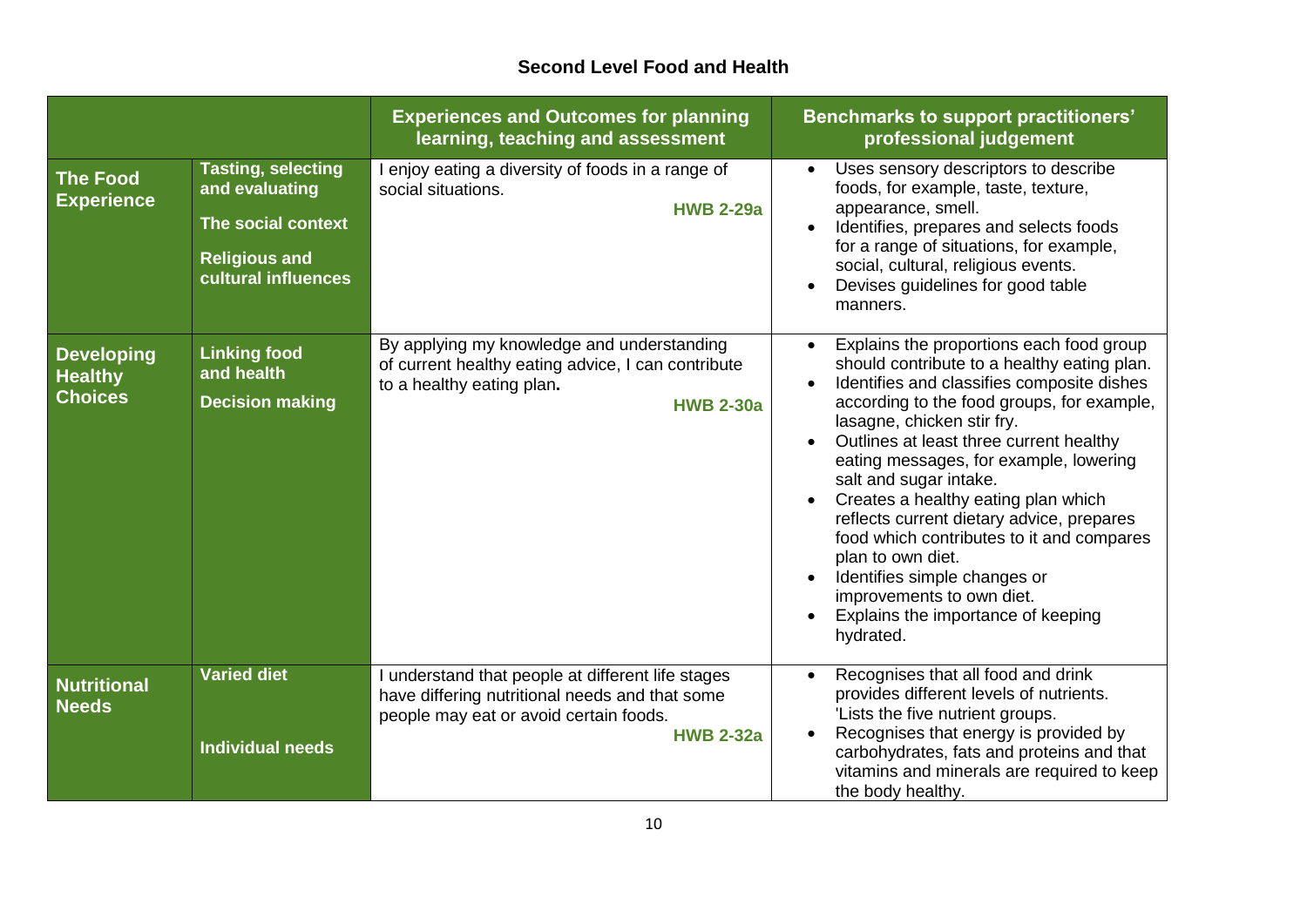|                                     | <b>Stages of life</b>                                                                                                                         |                                                                                                                                                                                                                                                                                                                                                                                                                                         | Explains at least three nutritional<br>$\bullet$<br>requirements at different stages of life,<br>for example energy, protein, calcium.<br>Suggests why people might avoid certain<br>foods, for example, religion, culture,<br>allergies, medical reasons.                                                                                                                                                                                                                                                                                                                                                |
|-------------------------------------|-----------------------------------------------------------------------------------------------------------------------------------------------|-----------------------------------------------------------------------------------------------------------------------------------------------------------------------------------------------------------------------------------------------------------------------------------------------------------------------------------------------------------------------------------------------------------------------------------------|-----------------------------------------------------------------------------------------------------------------------------------------------------------------------------------------------------------------------------------------------------------------------------------------------------------------------------------------------------------------------------------------------------------------------------------------------------------------------------------------------------------------------------------------------------------------------------------------------------------|
| <b>Keeping Safe</b><br>and Hygienic | <b>Principles of food</b><br>safety and hygiene<br><b>Minimising risk</b><br><b>Preparing food</b><br>safely and<br>hygienically              | Having learned about cleanliness, hygiene and<br>safety, I can apply these principles to my everyday<br>routines, understanding their importance to health<br>and wellbeing.<br><b>HWB 2-33a</b>                                                                                                                                                                                                                                        | Makes food items safely and hygienically,<br>adhering to allergies, cleaning, cross<br>contamination, cooking, chilling.<br>Identifies ways to reduce the risk of food<br>poisoning, for example, reheating food<br>until piping hot, safe food storage, different<br>coloured chopping boards.<br>Explains the difference between Use By<br>and Best Before dates.<br>Creates a risk assessment for a practical<br>food session.                                                                                                                                                                         |
| <b>The Journey</b><br>of Food       | From farm to fork<br><b>Sustainability</b><br><b>Influences on</b><br>consumer choices<br><b>Preparing food</b><br>appropriate to<br>learning | When preparing and cooking a variety of foods,<br>I am becoming aware of the journeys which foods<br>make from source to consumer, their seasonality,<br>their local availability and their sustainability.<br><b>HWB 2-35a</b><br>Through exploration and discussion, I can<br>understand that food practices and preferences<br>are influenced by factors such as food sources,<br>finance, culture and religion.<br><b>HWB 2-34a</b> | Describes the journey of food from source<br>to plate for example, from the sea, farms<br>or factories to markets, supermarkets or<br>direct to consumer.<br>Creates a dish using fresh, local, seasonal<br>ingredients and calculates food miles of<br>key ingredients.<br>Explains the benefits of waste<br>management, for example,<br>the 3 'Rs' - reduce, reuse, recycle.<br>Compares the cost of identified<br>ingredients to establish the most<br>economical source.<br>Identifies factors that may influence food<br>choice, for example, religious, cultural,<br>geographical, ethical factors. |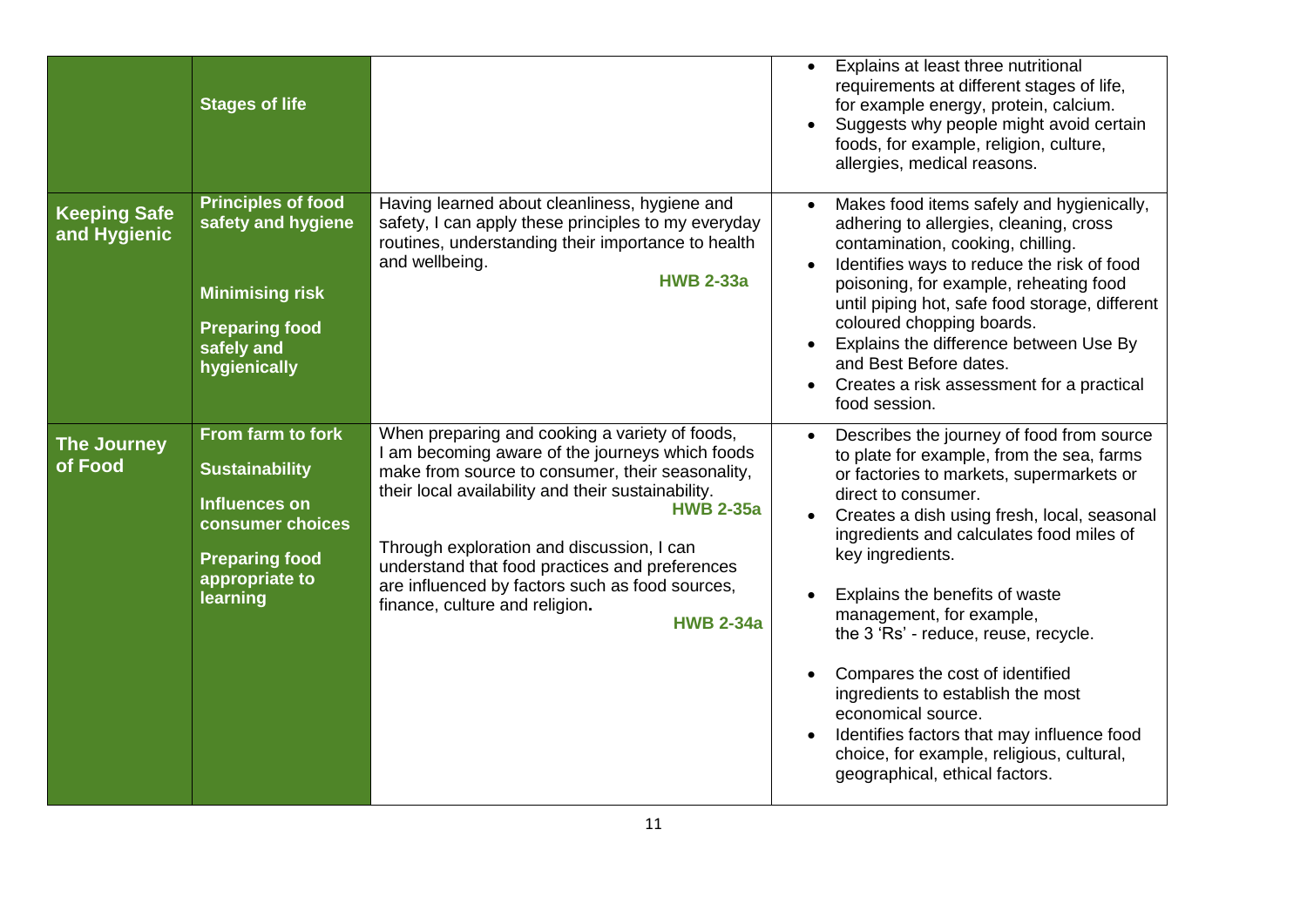|                                                          |                                                                                                                            | By investigating food labelling systems I can begin<br>to understand how to use them to make healthy<br>food choices.<br><b>HWB 2-36a</b><br>I can understand how advertising and the media<br>are used to influence consumers.<br><b>HWB 2-37a</b>                                                                                                                                                                                                                                                     | Uses different food labelling systems<br>to select foods for a specified dietary<br>requirement, for example, low in fat.<br>Identifies three methods of persuasion<br>used by media/advertisers to influence<br>consumers, for example, logos.                                                                                                                                                                                                                                                                                                                                                                                                                                                 |
|----------------------------------------------------------|----------------------------------------------------------------------------------------------------------------------------|---------------------------------------------------------------------------------------------------------------------------------------------------------------------------------------------------------------------------------------------------------------------------------------------------------------------------------------------------------------------------------------------------------------------------------------------------------------------------------------------------------|-------------------------------------------------------------------------------------------------------------------------------------------------------------------------------------------------------------------------------------------------------------------------------------------------------------------------------------------------------------------------------------------------------------------------------------------------------------------------------------------------------------------------------------------------------------------------------------------------------------------------------------------------------------------------------------------------|
| <b>Food and</b><br><b>Textile</b><br><b>Technologies</b> | <b>Creativity</b><br><b>Design</b><br><b>Dexterity</b><br><b>Problem solving</b><br><b>Developing</b><br>appropriate items | am developing dexterity, creativity and<br>confidence when preparing and cooking food.<br><b>TCH 2-04a</b><br>am developing dexterity, creativity and<br>confidence when working with textiles.<br><b>TCH 2-04b</b><br>can extend and explore problem-solving<br>strategies to meet increasingly difficult design<br>challenges with a food or textile focus.<br><b>TCH 2-04c</b><br>can discuss, debate and improve my ideas with<br>increasing confidence and clear explanations.<br><b>TCH 2-04d</b> | Demonstrates an increasing range of<br>practical skills and cooking techniques,<br>for example, weighing and measuring,<br>kneading, chopping, baking, grilling.<br>Demonstrates manual dexterity,<br>for example, using a needle and thread,<br>cutting more intricate shapes,<br>manipulating fabrics and embellishments<br>to create designs on fabric, attaching<br>designs onto fabric.<br>Within a food / textile context:<br>Investigates a challenge / problem.<br>Identifies and demonstrates ways<br>to solve the challenge / problem.<br>Plans and reaches the solution.<br>$\bullet$<br>Assesses solution against own criteria.<br>Identifies at least one possible<br>improvement. |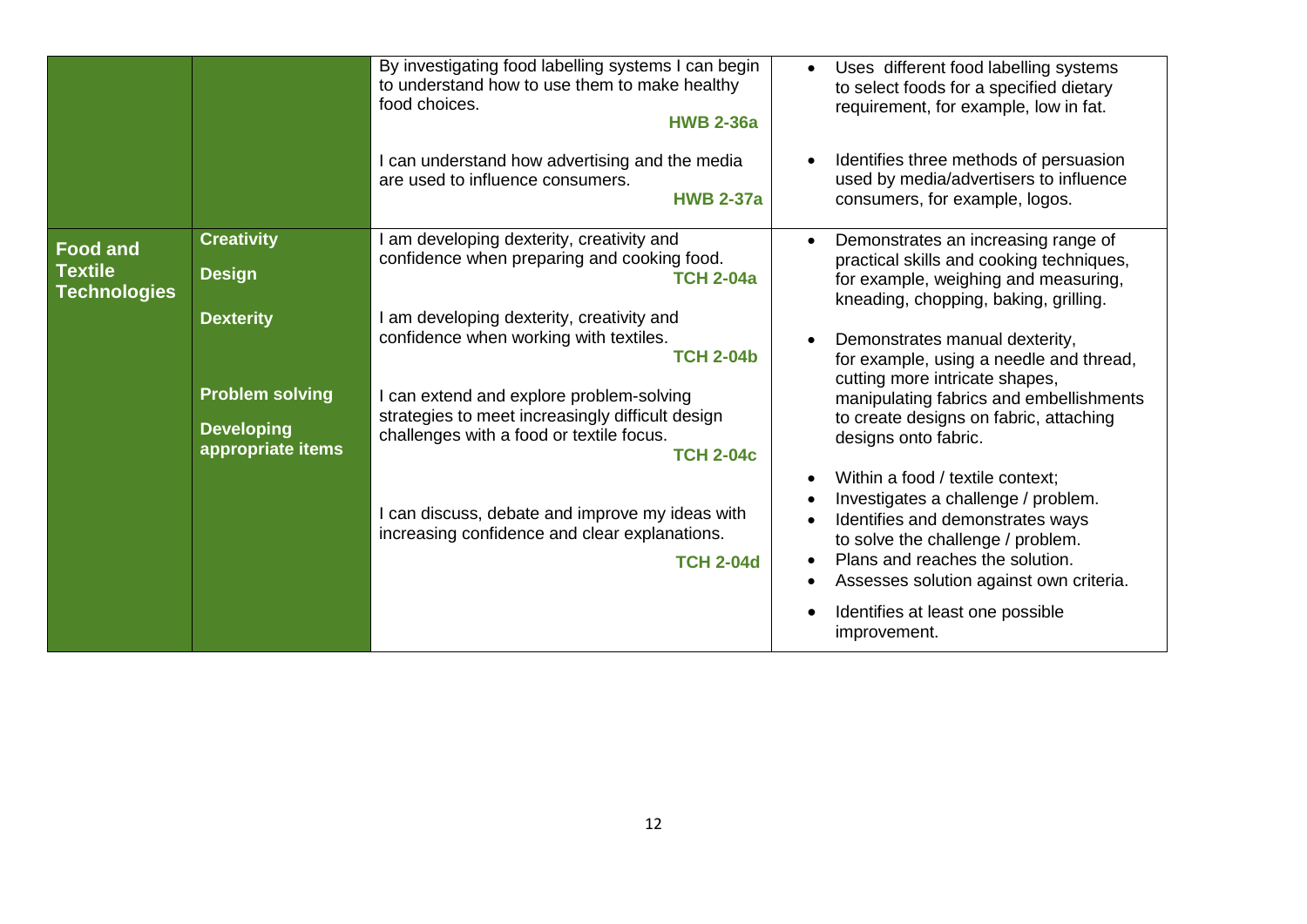### **Third Level Food and Health**

|                                                       |                                                                                                                  | <b>Experiences and Outcomes for planning</b><br>learning, teaching and assessment                                                                                                                                      | <b>Benchmarks to support practitioners'</b><br>professional judgement                                                                                                                                                                                                                                                                       |
|-------------------------------------------------------|------------------------------------------------------------------------------------------------------------------|------------------------------------------------------------------------------------------------------------------------------------------------------------------------------------------------------------------------|---------------------------------------------------------------------------------------------------------------------------------------------------------------------------------------------------------------------------------------------------------------------------------------------------------------------------------------------|
| <b>The Food</b><br><b>Experience</b>                  | <b>Tasting, selecting</b><br>and evaluating<br>The social context<br><b>Religious and</b><br>cultural influences | enjoy eating a diversity of foods in a range of<br>social situations.<br><b>HWB 3-29a</b>                                                                                                                              | Evaluates the different sensory qualities<br>of a range of food and drinks.<br>Evaluates the role of food within social and<br>cultural contexts, for example, using staple<br>foods in different countries, food in the religious<br>context.<br>Applies appropriate eating and drinking<br>$\bullet$<br>behaviours in different settings. |
| <b>Developing</b><br><b>Healthy</b><br><b>Choices</b> | <b>Linking food and</b><br>health<br><b>Decision making</b>                                                      | By taking part in practical food activities and taking<br>account of current healthy eating advice, I can<br>prepare healthy foods to meet identified needs.<br><b>HWB 3-30a</b>                                       | Demonstrates an understanding of current<br>$\bullet$<br>dietary advice through preparing foods to meet<br>specific health needs, for example, obesity,<br>high blood pressure.                                                                                                                                                             |
| <b>Nutritional</b><br><b>Needs</b>                    | <b>Varied diet</b>                                                                                               | Through practical activities using different foods and<br>drinks, I can identify key nutrients, their sources and<br>functions, and demonstrate the links between<br>energy, nutrients and health.<br><b>HWB 3-31a</b> | Identifies nutrient sources and their functions,<br>including, fat, carbohydrate, vitamins, calcium,<br>iron, dietary fibre.<br>Prepares dishes and identifies the main<br>nutrients they contain.                                                                                                                                          |
|                                                       | <b>Individual needs</b><br><b>Stages of life</b>                                                                 | I am developing my understanding of the nutritional<br>needs of people who have different conditions and<br>requirements.<br><b>HWB 3-32a</b>                                                                          | Identifies the factors which may contribute to an<br>$\bullet$<br>energy imbalance, for example, portion sizes,<br>sedentary lifestyles and the resultant<br>consequences.<br>Identifies the nutritional requirements of<br>specified individuals/groups, for example,<br>pregnant women, diabetics.                                        |
| <b>Keeping Safe</b><br>and Hygienic                   | <b>Principles of food</b><br>safety and hygiene<br><b>Minimising risk</b>                                        | can apply food safety principles when buying,<br>storing, preparing, cooking and consuming food.<br><b>HWB 3-33a</b>                                                                                                   | Applies food safety principles from purchase<br>to consumption and when preparing or cooking<br>food.<br>Lists the conditions for bacterial growth.<br>$\bullet$<br>Explains the correct storage of food items,<br>for example, raw meat, dry goods.                                                                                        |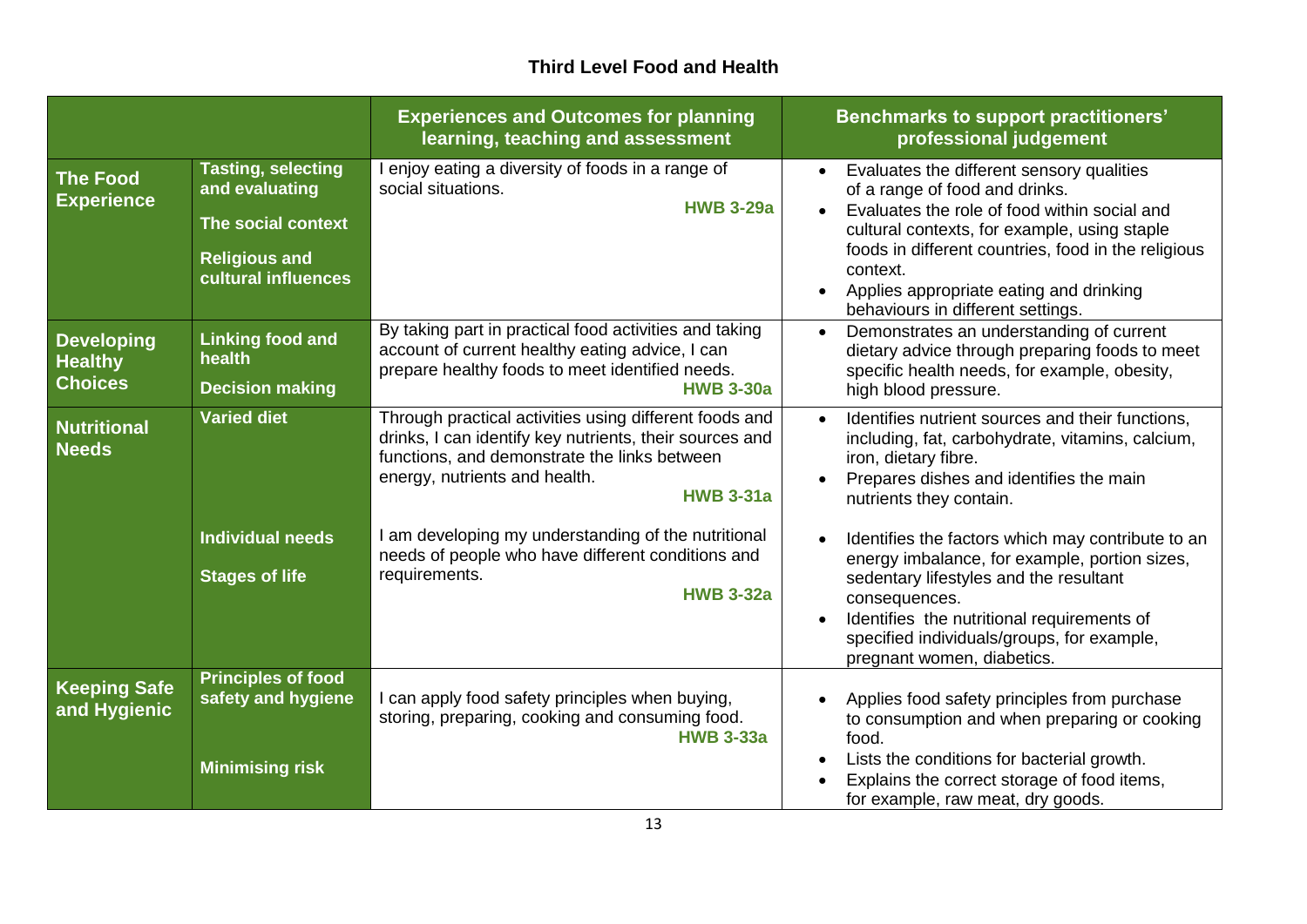|                                                          | <b>Preparing food</b><br>safely and<br>hygienically                                                                                           |                                                                                                                                                                                                                                                                                                                                                                                                   | Evaluates the information on food labels<br>$\bullet$<br>and its role in preventing food poisoning.                                                                                                                                                                                                                                       |
|----------------------------------------------------------|-----------------------------------------------------------------------------------------------------------------------------------------------|---------------------------------------------------------------------------------------------------------------------------------------------------------------------------------------------------------------------------------------------------------------------------------------------------------------------------------------------------------------------------------------------------|-------------------------------------------------------------------------------------------------------------------------------------------------------------------------------------------------------------------------------------------------------------------------------------------------------------------------------------------|
| <b>The Journey</b><br>of Food                            | From farm to fork<br><b>Sustainability</b><br><b>Influences on</b><br>consumer choices<br><b>Preparing food</b><br>appropriate to<br>learning | Having explored a range of issues which may affect<br>food choice, I can discuss how this could impact on<br>the individual's health.<br><b>HWB 3-34a</b><br>Using my knowledge of nutrition and current healthy<br>eating advice, I can evaluate the information on<br>food packaging, enabling me to make informed<br>choices when preparing and cooking healthy<br>dishes.<br><b>HWB 3-36a</b> | Explains factors that could influence choice<br>of food, for example, media, poverty, peer<br>pressure, seasonality, sustainability,<br>environmental / ethical issues and potential<br>impact on health.<br>Evaluates information on food packaging and<br>uses it to make informed choices when selecting<br>food for given situations. |
| <b>Food and</b><br><b>Textile</b><br><b>Technologies</b> | <b>Creativity</b><br><b>Design</b>                                                                                                            | I am gaining confidence and dexterity in the use of<br>ingredients and equipment and can apply specialist<br>skills in preparing food.<br><b>TCH 3-04a</b>                                                                                                                                                                                                                                        | Selects from and uses a wider range of<br>$\bullet$<br>ingredients and a more complex range of<br>skills and equipment, for example, rubbing-in,<br>shaping, simmering, creaming, decorating,<br>garnishing.                                                                                                                              |
|                                                          | <b>Dexterity</b>                                                                                                                              | I can use textile skills in practical and creative<br>situations in my place of learning, at home or in the<br>world of work.<br><b>TCH 3-04b</b>                                                                                                                                                                                                                                                 | Demonstrates competence when pinning,<br>tacking and using a sewing machine, for<br>example, can measure accurately, place pins<br>at correct measurement, tack neatly and sew<br>a straight line and curve on a sewing machine,<br>following marked lines.<br>Uses a variety of textile skills to create<br>a personalised item.         |
|                                                          | <b>Problem solving</b><br><b>Developing</b><br>appropriate items                                                                              | By using problem-solving strategies and showing<br>creativity in a design challenge, I can plan, develop,<br>make and evaluate food or textile items which meet<br>needs at home or in the world of work.<br><b>TCH 3-04c</b>                                                                                                                                                                     | Within a food / textile context:<br>Uses a range of creative and innovative<br>strategies to investigate a design brief.<br>Identifies and demonstrates creative and<br>innovative ways to solve the design brief.                                                                                                                        |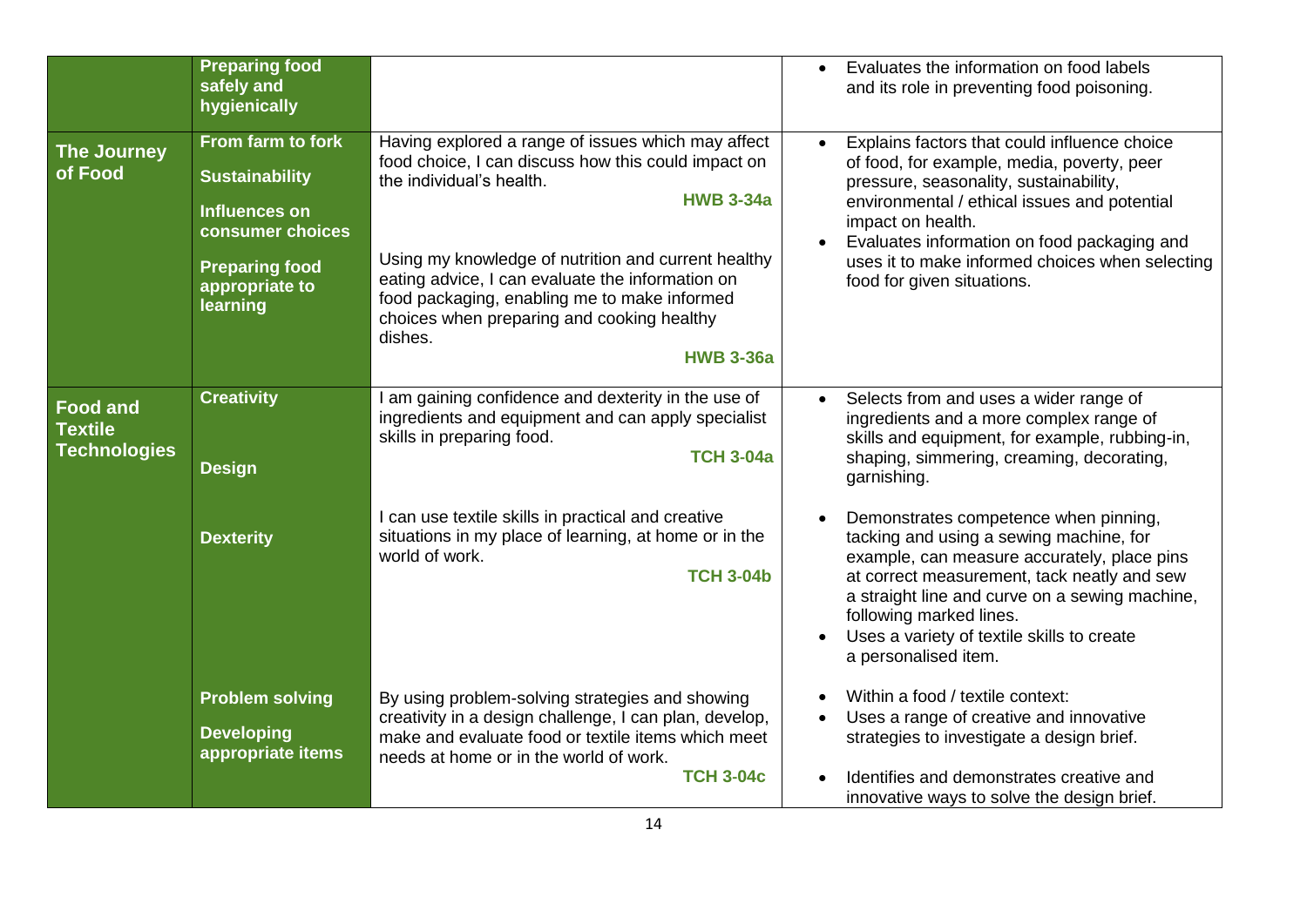|  | Researches materials and resources available. |
|--|-----------------------------------------------|
|  | Designs and makes a new product.              |
|  | Evaluates the product against own             |
|  | specifications and identifies how it could be |
|  | improved.                                     |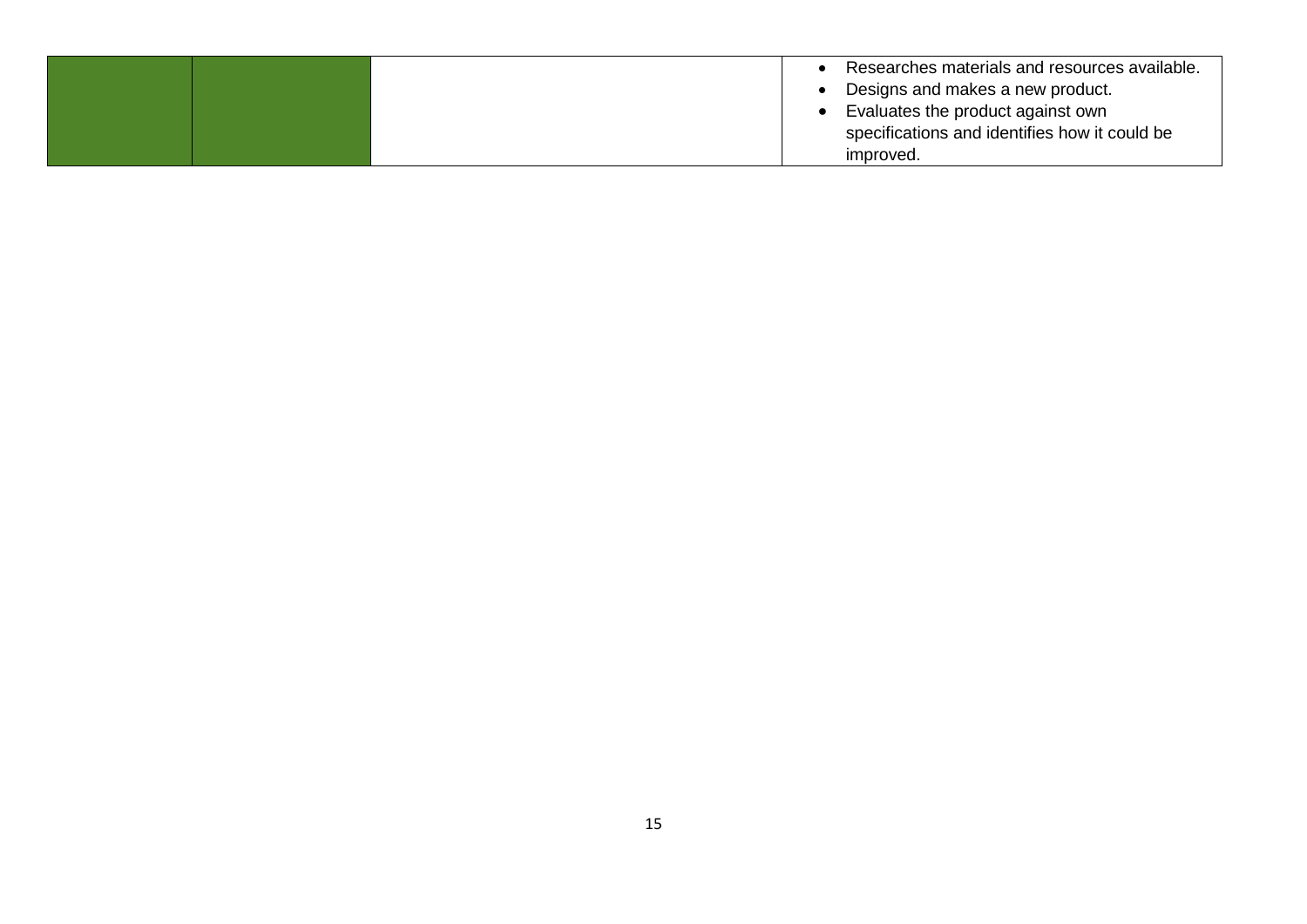## **Fourth Level Food and Health**

|                                                       |                                                                                                                  | <b>Experiences and Outcomes for planning</b><br>learning, teaching and assessment                                                                                                                                               | <b>Benchmarks to support practitioners'</b><br>professional judgement                                                                                                      |
|-------------------------------------------------------|------------------------------------------------------------------------------------------------------------------|---------------------------------------------------------------------------------------------------------------------------------------------------------------------------------------------------------------------------------|----------------------------------------------------------------------------------------------------------------------------------------------------------------------------|
| <b>The Food</b><br><b>Experience</b>                  | <b>Tasting, selecting</b><br>and evaluating<br>The social context<br><b>Religious and</b><br>cultural influences | I enjoy eating a diversity of foods in a range<br>of social situations.<br><b>HWB 4-29a</b>                                                                                                                                     | Explains how sensory perception impacts on food<br>$\bullet$<br>choice.<br>Evaluates the diversity of foods available and the<br>impact this has on health.                |
| <b>Developing</b><br><b>Healthy</b><br><b>Choices</b> | <b>Linking food</b><br>and health<br><b>Decision making</b>                                                      | Having researched food and health policy<br>and dietary legislation, I can explain how<br>this impacts on individuals, the community<br>and the world of work.<br><b>HWB 4-30a</b>                                              | Identifies the main features of current food and<br>health policy and legislation and their impact on<br>individuals, the community and the world of work.                 |
| <b>Nutritional</b><br><b>Needs</b>                    | <b>Varied diet</b>                                                                                               | can apply my knowledge and understanding<br>of nutrition, current healthy eating advice and<br>the needs of different groups in the community<br>when planning, choosing, cooking and<br>evaluating dishes.<br><b>HWB 4-31a</b> | Applies knowledge of nutrition/healthy eating to plan,<br>make and evaluate dishes to meet the<br>nutritional/health requirements of different groups<br>in the community. |
|                                                       | <b>Individual needs</b>                                                                                          | Having identified diet-related conditions, I can<br>adapt and cook recipes to suit individual needs.<br><b>HWB 4-32a</b>                                                                                                        | Adapts and cooks dishes for specific diet related<br>conditions, for example, anaemia, food allergies.                                                                     |
|                                                       | <b>Stages of life</b>                                                                                            | Having assessed how lifestyle or life stages<br>can impact on people's nutritional needs,<br>I can explain how these needs are met.<br><b>HWB 4-32b</b>                                                                         | Explains how nutritional needs change throughout<br>life, for example, babies, children, teenagers, adults,<br>the elderly, woman during pregnancy and lactation.          |
| <b>Keeping Safe</b><br>and Hygienic                   | <b>Principles of food</b><br>safety and hygiene                                                                  | Having explored the conditions for bacterial<br>growth, I can use this knowledge to inform my<br>practice and control food safety risks.<br><b>HWB 4-33a</b>                                                                    | Applies knowledge to minimise bacterial growth<br>$\bullet$<br>when preparing food items.                                                                                  |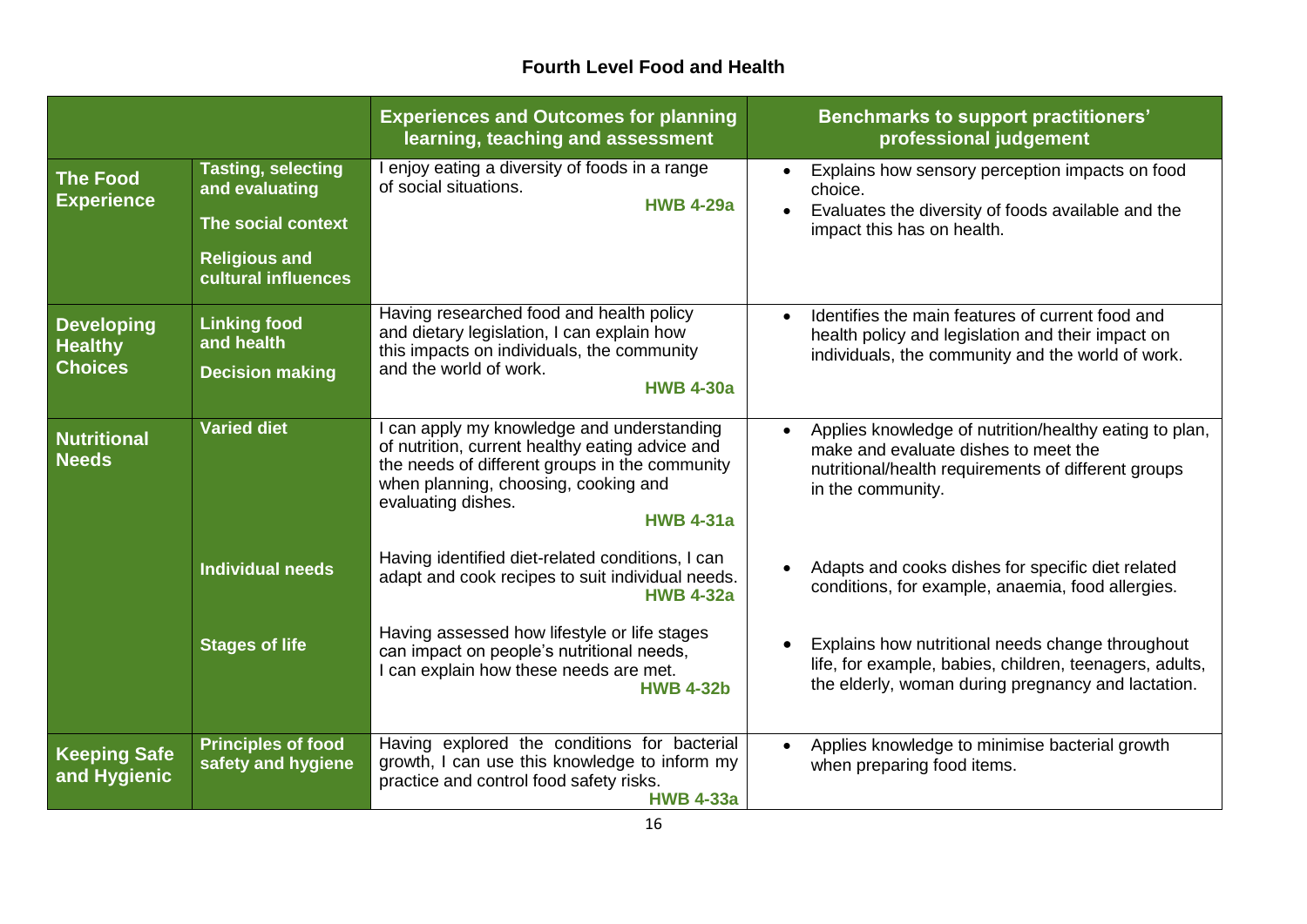|                                                          | <b>Minimising risk</b><br><b>Preparing food</b><br>safely and<br>hygienically |                                                                                                                                                                                                     | Explains what happens to bacteria at key<br>$\bullet$<br>temperatures.                                                                                                                 |
|----------------------------------------------------------|-------------------------------------------------------------------------------|-----------------------------------------------------------------------------------------------------------------------------------------------------------------------------------------------------|----------------------------------------------------------------------------------------------------------------------------------------------------------------------------------------|
| <b>The Journey</b><br>of Food                            | From farm to fork                                                             | Having explored a range of issues which may<br>affect food choice, I can discuss how this could<br>impact on the individual's health.<br><b>HWB 4-34a</b>                                           | Identifies and explains different influences on<br>consumer choice, for example, the environment,<br>social justice, food security.                                                    |
|                                                          | <b>Sustainability</b>                                                         | By investigating the different influences on the<br>consumer, I can discuss how the consumer<br>can be influenced by external sources.<br><b>HWB 4-37a</b>                                          |                                                                                                                                                                                        |
|                                                          | <b>Influences on</b><br>consumer choices                                      | Having investigated the effects of food<br>processing on the nutritional value of foods,<br>I can critically assess the place of processed<br>foods in a healthy balanced diet.<br><b>HWB 4-34b</b> | Evaluates the role of processed foods for<br>consumers, for example, cost, shelf life,<br>availability, nutritional value.                                                             |
|                                                          | <b>Preparing food</b><br>appropriate to<br>learning                           | I have examined and evaluated food packaging<br>and can understand the legal requirements for<br>manufacturers.<br><b>HWB 4-36a</b>                                                                 | Identifies and explains legal requirements in relation<br>to food packaging.                                                                                                           |
|                                                          |                                                                               | I can explain basic legal rights and<br>responsibilities of the consumer<br>recognising agencies that can help.<br><b>HWB 4-37b</b>                                                                 | Applies knowledge about consumer rights and<br>responsibilities and identifies where to get help.                                                                                      |
| <b>Food and</b><br><b>Textile</b><br><b>Technologies</b> | <b>Creativity</b><br><b>Design</b>                                            | I can explore the properties and functionality of<br>ingredients, textiles and equipment to establish<br>their suitability for a task at home or in the<br>world of work.<br><b>TCH4-04a</b>        | Demonstrates an understanding of the functional<br>$\bullet$<br>properties of food, for example, adding air, binding,<br>glazing, thickening, through preparing a variety of<br>foods. |
|                                                          |                                                                               |                                                                                                                                                                                                     | Selects appropriate fabrics, taking into consideration<br>fabric properties, to meet the needs of a task.                                                                              |